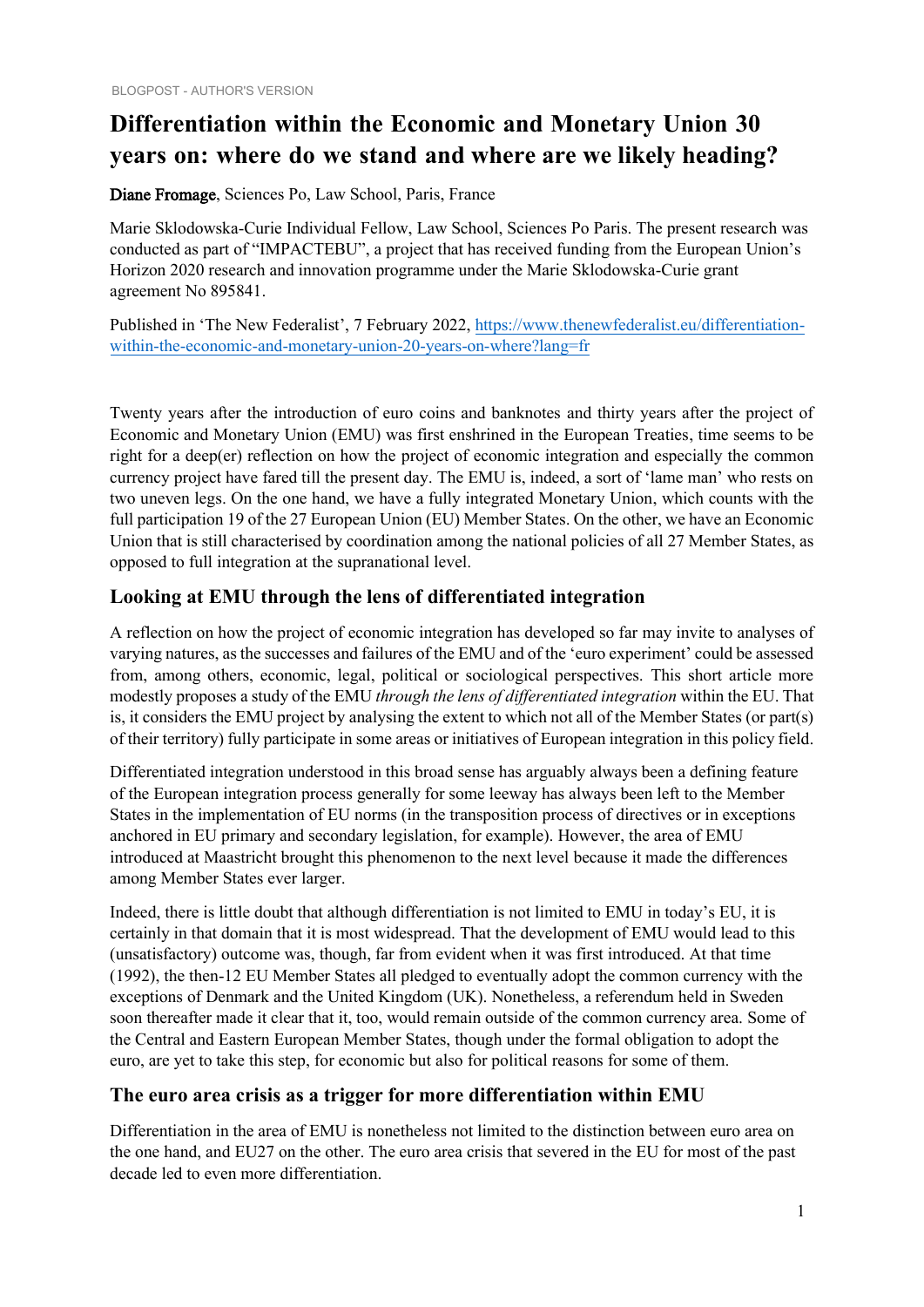This is so for mainly two reasons. First, some of the responses designed to fight the negative consequences of the euro area crisis (and to save the common currency) are euro area specific. This is notably the case of the oversight of and coordination effort among national budgets pursued at the supranational level, as it is more stringent and demanding on euro area Member States than it is on the rest of the Member States. Also, next to solutions adopted within the EU's legal framework, Member States resorted to international agreements to which not all of them are party. For instance, only euro area Member States are part (and may avail themselves) of the instrument meant to provide financial assistance to countries experiencing or threatened by severe financing problems, the European Stability Mechanism (ESM). Member States' membership to the Treaty on Stability, Coordination and Governance (most commonly known as the 'Fiscal Compact') varies too.

The second reason for which differentiation has increased following the euro area crisis derives from the creation of the European Banking Union (EBU). This project was launched in 2012 with a view to severing the link between banks and sovereigns, and to enhancing the resilience of the EU's banking sector more generally, after European banks had faced numerous difficulties and had to be massively recapitalized by Member States using taxpayers' money. To this end, competences in the areas of banking supervision and resolution started to be exercised at the EU level, in replacement of the coordination among national authorities that had previously prevailed. Whilst membership in the EBU is mandatory for all euro area Member States, it is open to all EU27 Member States. Two of them, Bulgaria and Croatia, in fact availed themselves of this possibility in 2020.

As a consequence of these evolutions, three categories of Member States (euro area, EBU and EU27 Member States) currently co-exist.

### **Some problematic aspects of the current situation**

To avoid any misunderstanding, I would like to make clear upfront that I do not wish to criticize in any way the much-needed efforts towards more integration in EMU that we have witnessed over the past decade. Although their outcome may seem somewhat improvable as will be outlined in the following, there is no doubt that the reforms performed went in the right direction, and that they had to be designed taking due account of the Treaty constraints introduced at Maastricht.

This notwithstanding, the existing situation is largely problematic in my opinion. I do not wish to venture here in an economic assessment of the rules in place, nor do I wish to consider the positive or the negative character of the flexibility that has been allowed in their implementation, for instance by the European Commission in the framework of the Stability and Growth Pact. Instead, I want to briefly highlight some of the issues that relate to the *institutional framework* in place.

#### This framework is characterised by its *complexity, its opacity and it results in unsatisfactory democratic accountability standards*.

That the framework in place is complex is evident from the preceding brief description, for each euro area, EBU and EU27 institutional mechanisms co-exist. That opacity is also one its features derives, for example, from the fact that an informal forum that theoretically brings together the ministers whose currency is the euro to informally discuss 'questions related to the specific responsibilities they share with regard to the single currency' has come to assume a decisive role. As is well-known, the role played by the Eurogroup has gone way beyond the informal role formally ascribed to it, both during and after the euro area crisis. Yet, the need for euro area Member States to discuss among themselves only will admittedly remain as long as the distinction between euro area and EU27 endures. Finally, issues of democratic accountability arise from the framework in place as, for example, there is no democratic control at the supranational level of the Eurogroup and the intergovernmental ESM. Also, the informal character of the Eurogroup makes the control of the individual ministers more difficult at the national level.